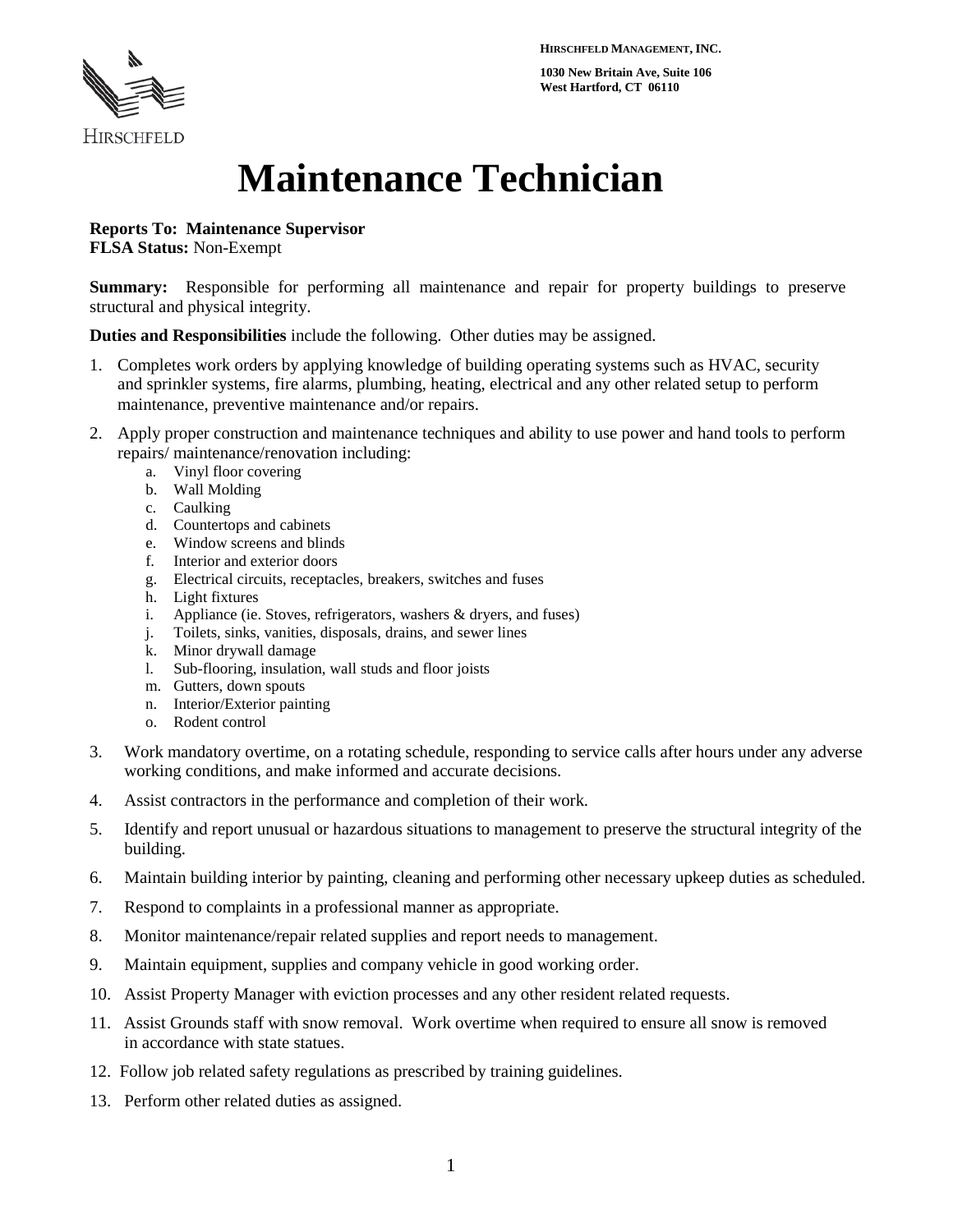#### **Qualifications:**

To perform this job successfully, an individual must be able to perform each essential duty satisfactorily. The requirements listed below are representative of the knowledge, skill, and/or ability required. Reasonable accommodations may be made to enable individuals with disabilities to perform the essential functions.

#### **Education/Experience:**

High School Diploma or G.E.D. Type I and II CFC Certification for HVAC Preferred ACCA Certifications – Refrigerant Transition & Recovery Asbestos Training 1-2 years of Maintenance experience at an apartment complex

## **Language Ability:**

Ability to read and interpret documents such as safety rules, operating and maintenance instructions, and procedure manuals. Ability to write routine reports and correspondence. Ability to speak effectively before groups of customers or employees of organization.

## **Math Ability:**

Ability to add, subtract, multiply, and divide in all units of measure, using whole numbers, common fractions, and decimals. Ability to compute rate, ratio, and percent.

#### **Reasoning Ability:**

Ability to solve practical problems and deal with a variety of concrete variables in situations where only limited standardization exists. Ability to interpret a variety of instructions furnished in written, oral diagram or schedule form Ability to understand and apply Fair Housing regulations.

#### **Work Environment:**

The work environment characteristics described here are representative of those an employee encounters while performing the essential functions of this job. Reasonable accommodations may be made to enable individuals with disabilities to perform the essential functions.

The noise level in the work environment is usually moderate to loud. This position requires the individual to work outside in all weather climates. Position is exposed to fumes or airborne particles, toxic or caustic chemicals. This position has a risk of electrical shock, works with moving mechanical parts, and will encounter vibration from machines.

## **Physical Demands:**

The physical demands described here are representative of those that must be met by an employee to successfully perform the essential functions of this job. Reasonable accommodations may be made to enable individuals with disabilities to perform the essential functions.

While performing the duties of this job, the employee is frequently required to stand; walk; use hands and talk or hear. The employee is regularly required to sit. The employee is frequently required to reach with hands and arms; climb or balance and stoop, kneel, crouch, or crawl. The employee must regularly lift and/or move up to 50 pounds. Specific vision abilities required by this job include close vision, distance vision and ability to adjust focus.

A valid Driver's License is required for this position (unless otherwise specified in offer letter).

I, \_\_\_\_\_\_\_\_\_\_\_\_\_\_\_\_\_\_\_\_\_\_, have read and understand all job duties listed above. By signing below I am stating I understand the job duties expected of the position I hold, and I believe I possess the skills necessary to perform the